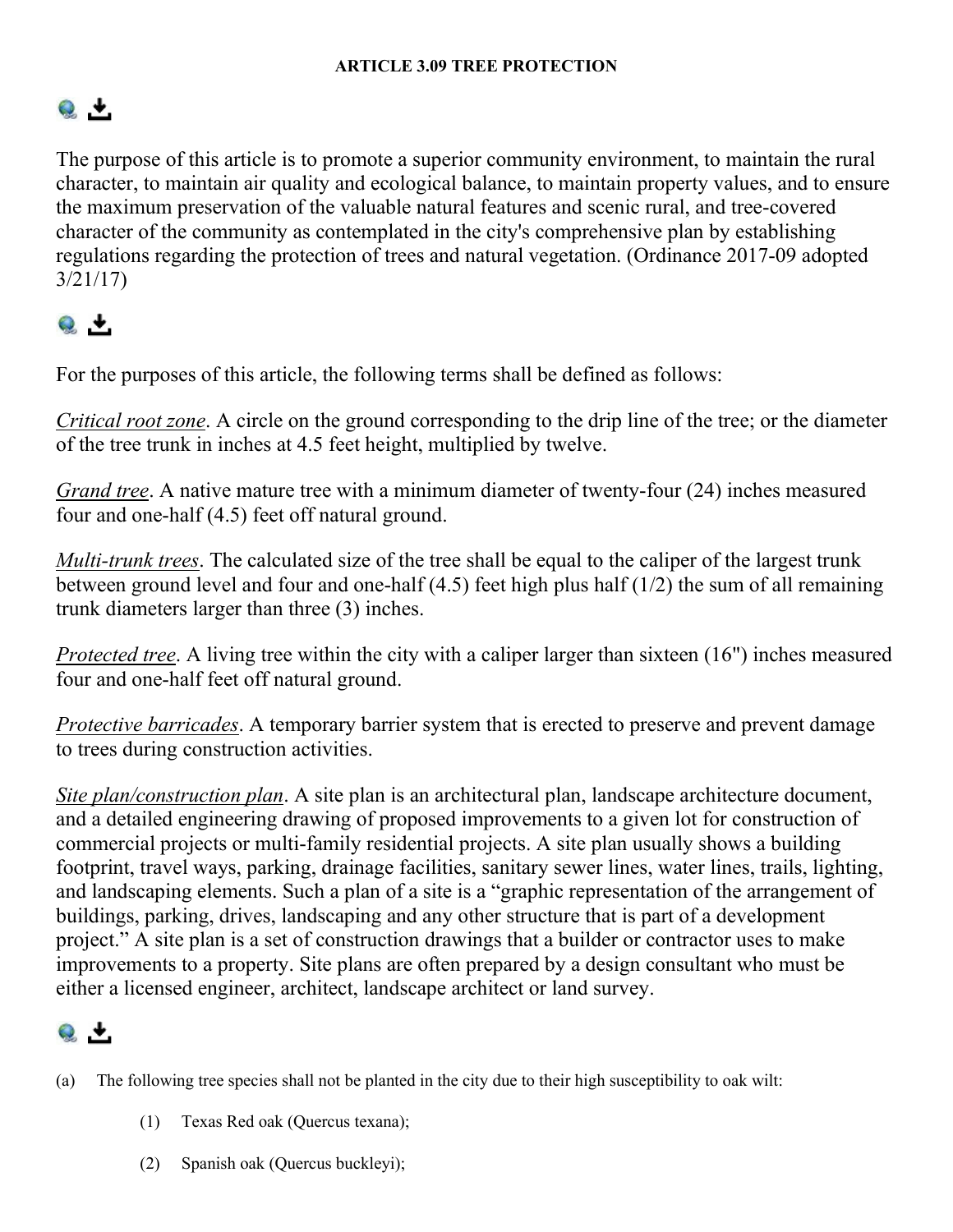- (3) Shumard oak (Quercus shumardii);
- (4) Southern red oak (Quercus falcata);
- (5) Blackjack oak (Quercus marilandica); and
- (6) Other members of the red or black oak group.

(b) Existing, viable, trees of the above prohibited species are hereby grandfathered as of the date of adoption of Ordinance 2022-02.

### $\bullet$  +

All tree surveys must be certified by a surveyor and shall be submitted with the site plan or construction plan. The survey shall show all existing hardwood trees with a caliper larger than sixteen (16") inches and larger as measured 4 and one-half (4.5) feet off natural ground. Each tree shall be tagged, and a tree list shall show type and size. The tree survey shall show a calculated tree dripline drawn for each tree at one (1) foot radius per inch of diameter. The tree survey shall have been performed by a registered professional licensed surveyor within one year of submittal to the city.

# $Q_{\perp}$

Unless otherwise specified by this article, a person must not, directly, or indirectly, cut down, destroy, move, remove, or effectively destroy through damaging any protected tree or grand tree situated on property regulated by this article without first obtaining a building permit, site plan or construction plan approval.

### $Q_{\perp}$

(a) A building permit or construction permit must be filed with the development services department before a protected or grand tree may be removed.

(b) A building permit or construction permit shall not be required for the removal of a protected or grand tree under the following circumstances:

(1) The tree is dying, dead, or diseased to the point that restoration is not practical.

(2) Public safety. If the tree endangers the public health, welfare or safety, and immediate removal is required as determined in writing by the development services director.

(3) Utility service disruption. A building or construction permit shall not be required if a tree has disrupted a public utility service due to a tornado, storm, flood, or other act of God.

(Ordinance 2022-02 adopted 11/16/21)

# $\bullet$   $\cdot$

The following measures should be taken to care for protected trees during all construction activities within the city limits: